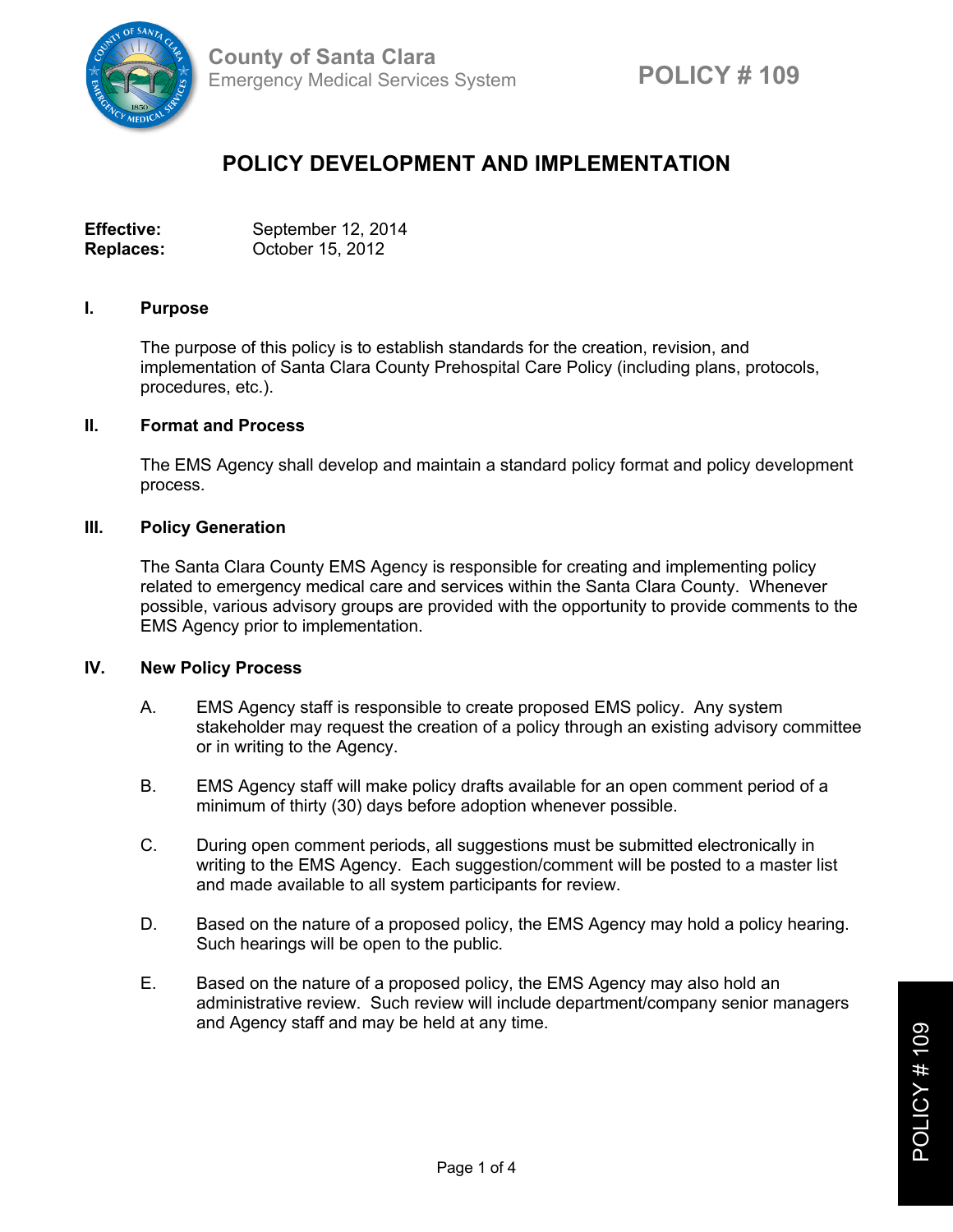

- F. Whenever possible, significant system-wide changes will be adopted annually to ensure sufficient time for advance planning and training. This may include clinical protocols and orders, master plans, etc.
- G. The EMS Director will review all comments and suggestions with Agency staff and determine final policy content. The Medical Director will work with the EMS Director to review all clinical protocols.
- H. Once the EMS Director has approved a policy, an effective date will be issued. The EMS Director and the EMS Medical Director will sign each policy for approval.
- I. In general, policies will become effective no less than thirty (30) days after approval. Effective dates may vary based on the financial, regulatory, and operational impacts of the policy.

## **V. Revision Process**

- A. All policies will be reviewed by Agency staff no less than every three (3) years. The established review date will be posted on each policy.
- B. All protocols will be reviewed by Agency staff no less than every two (2) years. The established review date will be posted to each protocol.
- C. Policy revisions will be made in accordance with the procedure identified in Section IV.
- D. The review date does not affect the validity of the policy or protocol. Policy and protocol remain in effect until superseded or rescinded.

## **VI. Administrative Orders**

- A. The EMS Director, or designee, may issue Administrative Orders when immediate changes are necessary to protect the public's health and safety.
- B. Administrative Orders relating to clinical care or medical control will be issued jointly by the EMS Director and EMS Medical Director or their designee.
- C. Administrative Orders bypass the review processes identified in this Policy.
- D. Administrative Orders are valid for a prescribed period but not greater than one (1) year without being reissued. Administrative Orders are transitioned into policy as soon as appropriate and reasonable.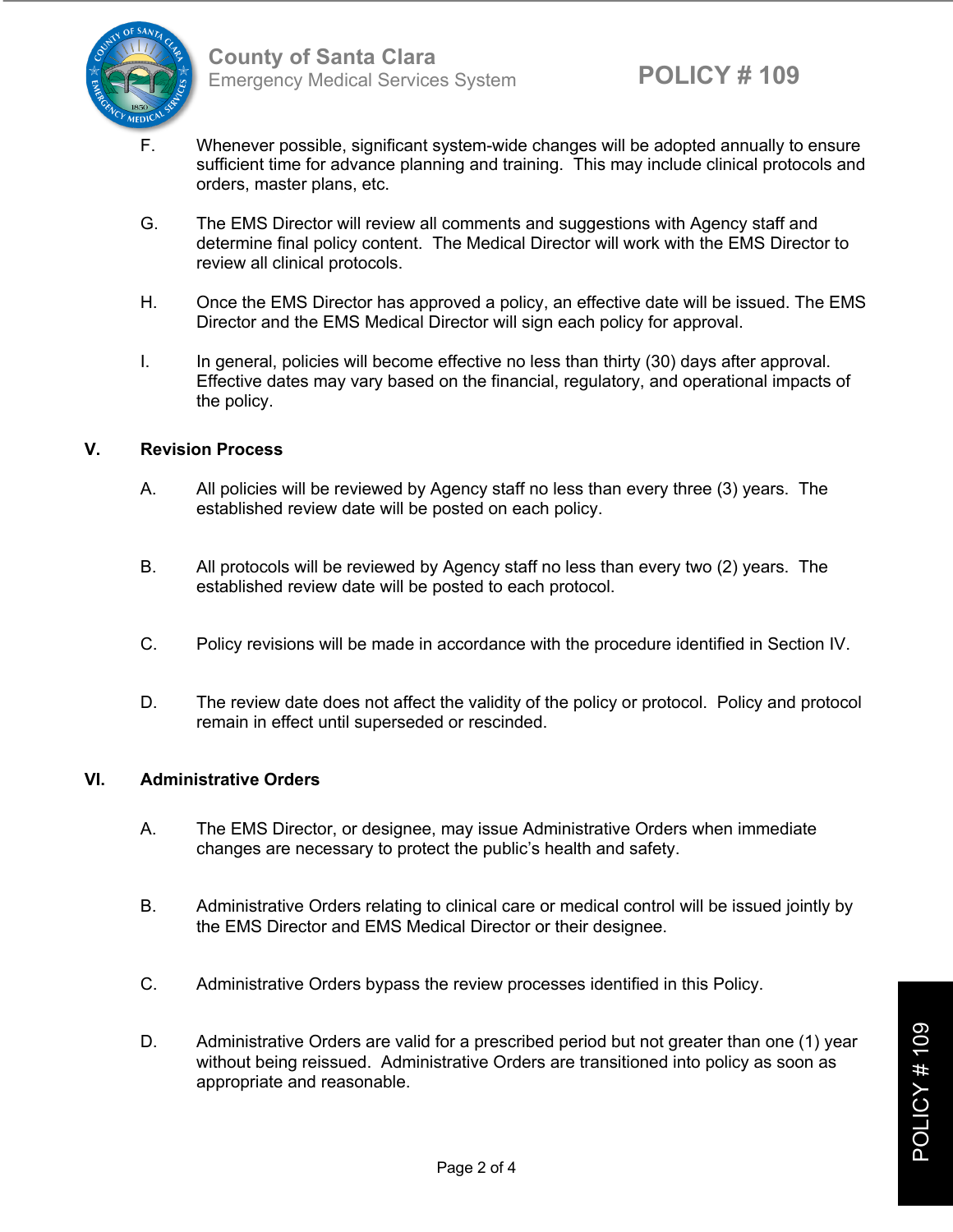

# **VII. Minor Policy Revisions**

The EMS Director may authorize minor revisions to policy without public comment. Minor revisions will be limited to those policy changes that: (1) are required by superseding federal or state statute or regulation; (2) do not have material financial or operational impact on EMS Providers; or, (3) correct minor typographical, grammar, or administrative variances.

# **VIII. Production and Distribution**

- A. To the extent possible, the EMS Agency will review, revise, draft, seek and receive public comment, and issue EMS Policies and Procedures and EMS Treatment Protocols in a single packet annually.
- B. The EMS Agency will release to stakeholders a calendar of the policy development, revision, and approval process.
- C. The EMS Agency will notify System Stakeholders about proposed or final policy changes.
- D. An electronic copy of all policy revisions will be sent to each EMS Program Manager, made available on the EMS Agency website, or distributed via other electronic media.
- E. All hardcopy materials will be available for purchase in accordance with approved County fee schedules.
- F. All documents produced by the County (manuals, protocols, etc.) may not be modified without the prior approval of the County.
- G. Santa Clara County EMS Service Providers are responsible for disseminating new and revised policies to individual employees, providing required training, and ensuring compliance by the implementation date identified.

## **IV. Process for Requesting Policy Modifications**

- A. Any person may submit a request for a modification to any policy. This request shall be provided in writing to the designated EMS Agency staff responsible for the program area as identified on the EMS Agency website. The request must identify the following:
	- 1. Name of requestor.
	- 2. Contact information (phone, email, etc.).